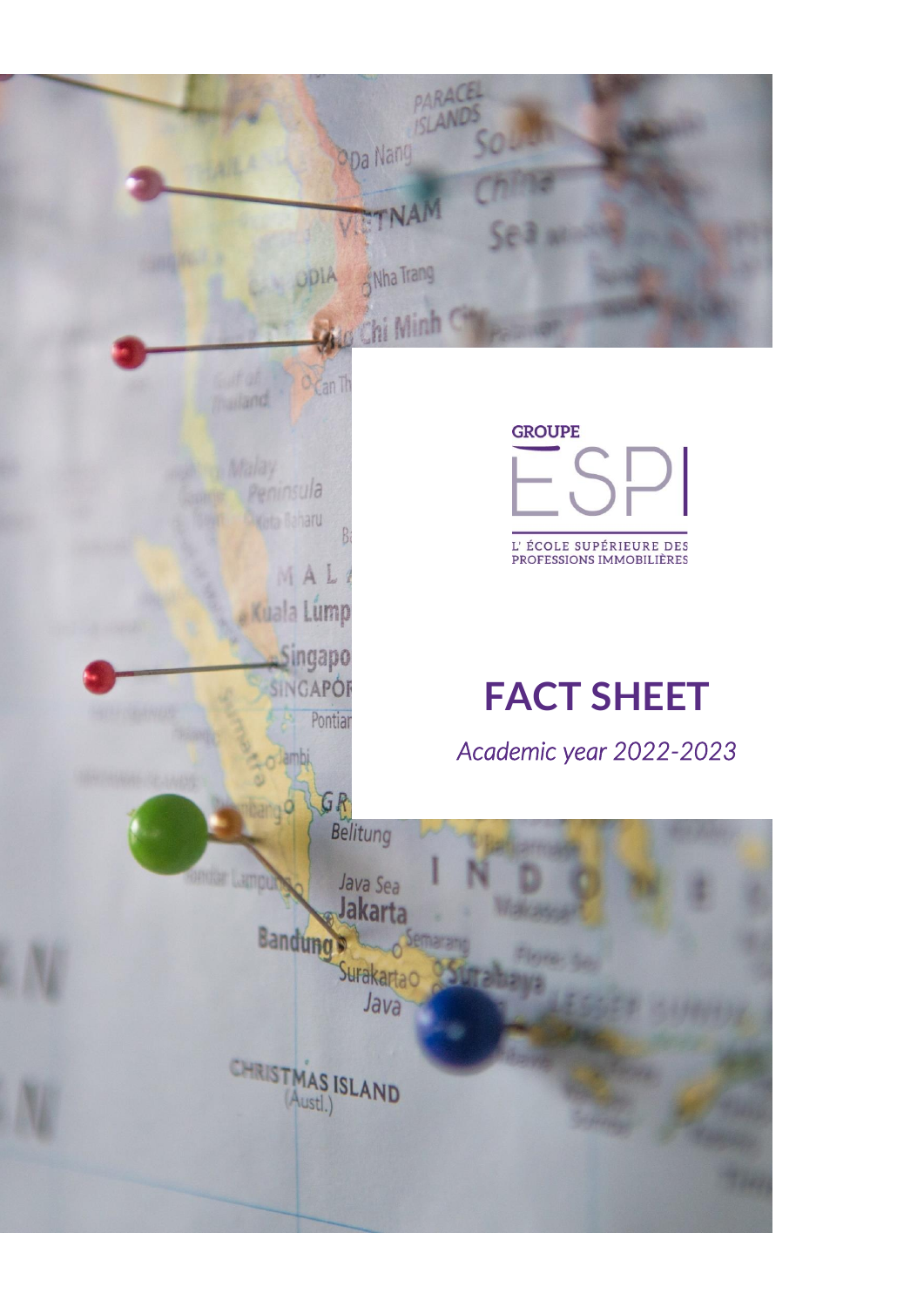# FACT SHEET 2022-2023

## **ABOUT GROUPE ESPI**

Groupe ESPI represents nearly 50 years of history, expertise, and know-how in the real estate industry!

Since its creation in 1972 by the major players in the market, Groupe ESPI has become renowned for preparing students to take up roles across the full range of professions in the real estate industry. More than 3,900 students are currently enrolled in courses across our campuses located in Paris, Nantes, Marseille, Bordeaux, and Lyon and Montpellier.

We educate professionals to a high academic standard and our graduates are operational, innovative, and open to the world around them, this is our dual mission. As such, they play an active role in thinking and innovations that emerge from the sector at both a national and international level, participating in key projects, initiatives and partnerships with top real estate institutions and organisations.

# **INTERNATIONAL OFFICE CONTACT**

#### Aurélie Quinton

International Program Manager/Incoming [a.quinton@groupe-espi.fr](mailto:a.quinton@groupe-espi.fr) 0033 7 48 10 65 47

#### Ana Barbaric

International Relations Coordinator/Outgoing [a.barbaric@groupe-espi.fr](mailto:a.barbaric@groupe-espi.fr) 0033 6 02 16 89 28

# **CAMPUS LOCATION**

*Open to international students* 

#### Campus Paris

12 rue Belgrand 92300 Levallois-Perret, France

## **NOMINATION AND APPLICATION**

## STUDY PERIOD

1 st semester: 01/09/2022 – 31/01/2023 *(to be confirmed)*

#### NOMINATION

Partner institutions must submit their nominations via email to [relations.internationales@groupe-espi.fr](mailto:relations.internationales@groupe-espi.fr) with the following information:

- First name
- Last name
- Current year of study
- Study field
- Email address

#### Deadline

| For non-EU students | 01/05/2022 |
|---------------------|------------|
| l For FU students   | 01/06/2022 |

#### APPLICATION

Once the nominations are received, students will receive an email with all the instructions to apply online.

Required documents:

- ✓ Copy of passport
- ✓ Proof of proficiency in English
- ✓ Transcript of records (most recent)

Once the online application is submitted, a virtual meeting is planned with the student to prepare his/her study at Groupe ESPI.

Final acceptance will be sent by email. Acceptance letters will be issued and sent to students who require a visa.

#### **Deadline**

| l. For non-FU students. | 15/05/2022 |
|-------------------------|------------|
| l For EU students       | 15/06/2022 |

#### LANGUAGE REQUIREMENTS

For non-native English speakers, a minimum level of B2 is expected for courses in English (English certificate from the home institution is accepted for exchange students).

For non-native French speakers, a minimum level of B2 is expected for courses in French.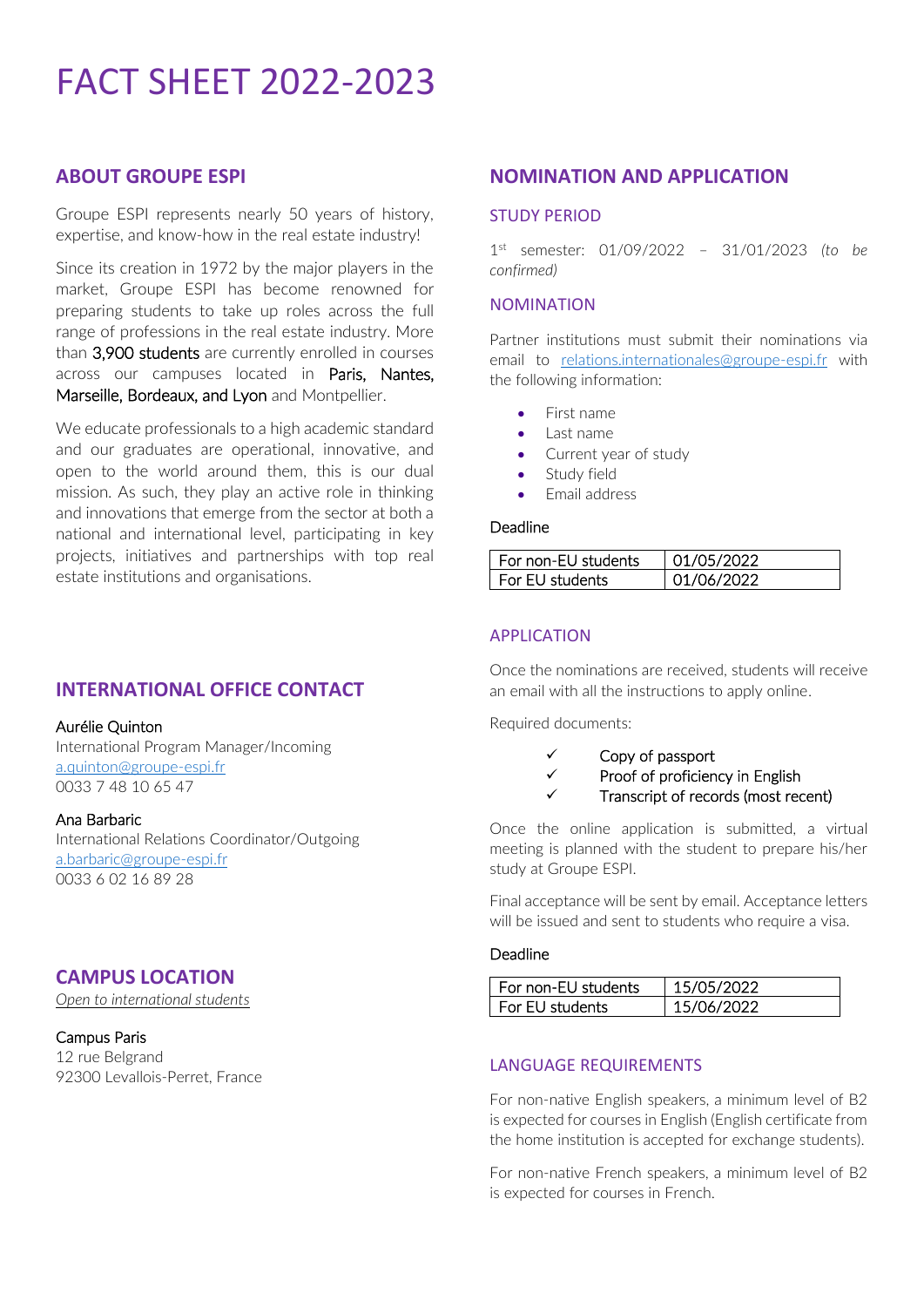# **ACADEMIC INFORMATION**

#### Academic requirements

Students should have studied one year prior to the exchange period of study in the field of real estate, business, economics, etc.

French language courses are offered for the first semester and is recognized academically (3 ECTS).

### English and French-taught courses available

International students enrolled in Groupe ESPI Exchange program can select English or French taught courses within the course catalogue available on the website.

English taught courses offered are third-year modules.

*Updated course catalogue for 2022/2023 will be available in February 2022.*

## Course selection

Courses are taught in English and in French. Students may choose only English-taught courses or courses only taught in French.

Students select their modules once they are officially accepted at Groupe ESPI.

Module changes can be only made during the first week of lectures. All the changes must be validated by the home university as well as by Groupe ESPI.

Students may take up to 30 ECTS per semester.

## Transcript of records

The official Transcript of records is sent to the International Relations Office of the home University up to 6 weeks after the end of the first semester.

#### Grading system

One module is composed of two to five subjects.

| <b>ECTS</b> | % of       | Comments     | <b>FSPI</b> |
|-------------|------------|--------------|-------------|
| grades      | successful |              |             |
|             |            | Excellent    | $18 - 20$   |
|             |            | Very good    | $16 - 17$   |
|             | 13         | Good         | $14 - 15$   |
|             | 55         | Satisfactory | $12 - 13$   |
|             | 30         | Sufficient   | $10 - 11$   |
|             |            | Fail         | <10         |

#### How to validate one module?

Students must obtain an average grade over 10/20 for the module and none of the grades for the subjects included in the module, must be below 8/20.

#### When to reseat an exam?

### If the grade average for the module is over 10/20 but

the grade for one subject is below 8/20, students must re-take the exam for one or more subjects for which the grade is below 8/20.

#### If the grade average for the module is below 10/20,

students must re-take the exams for all the subjects included in the module concerned.

## **PRACTICAL INFORMATION**

#### ACCOMMODATION

Groupe ESPI has set up agreements with an approved list of organisations to help you find suitable accommodation. For further details, please see our approved [housing partner page.](https://groupe-espi.fr/campus/partenaires-logement/)

For further details or if you need assistance in finding an accommodation, please contact us by email at [relations.internationales@groupe-espi.fr](mailto:relations.internationales@groupe-espi.fr)

#### VISA

For EU students, a valid national identity card or passport is enough.

For non-EU students, you need a student visa to enter France. For more information on the type of visa required, you can visit the [official website of the French government.](https://france-visas.gouv.fr/en/web/france-visas)

## **INSURANCE**

For EU students, you must have an European Health Insurance Card (EHIC) issued by the appropriate authorities of your home countries.

For non-EU students, you will automatically have to register to the French social security system upon your arrival. Additional health insurance is highly recommended.

## COST OF LIVING (approx. monthly)

| Accommodation  | 600-800€.                           |
|----------------|-------------------------------------|
| Food           | 130€                                |
| Phone          | $2-20€$                             |
| Transportation | $40 \epsilon$ with student discount |

Students can reference [Numbeo](https://fr.numbeo.com/co%C3%BBt-de-la-vie/pays/France) for detailed information.

#### BUDDY PROGRAM

Upon arrival in France, students is in contact with one local student who supports him/her in his/her administrative procedures, show him/her around and have him/her discover the French way of living.